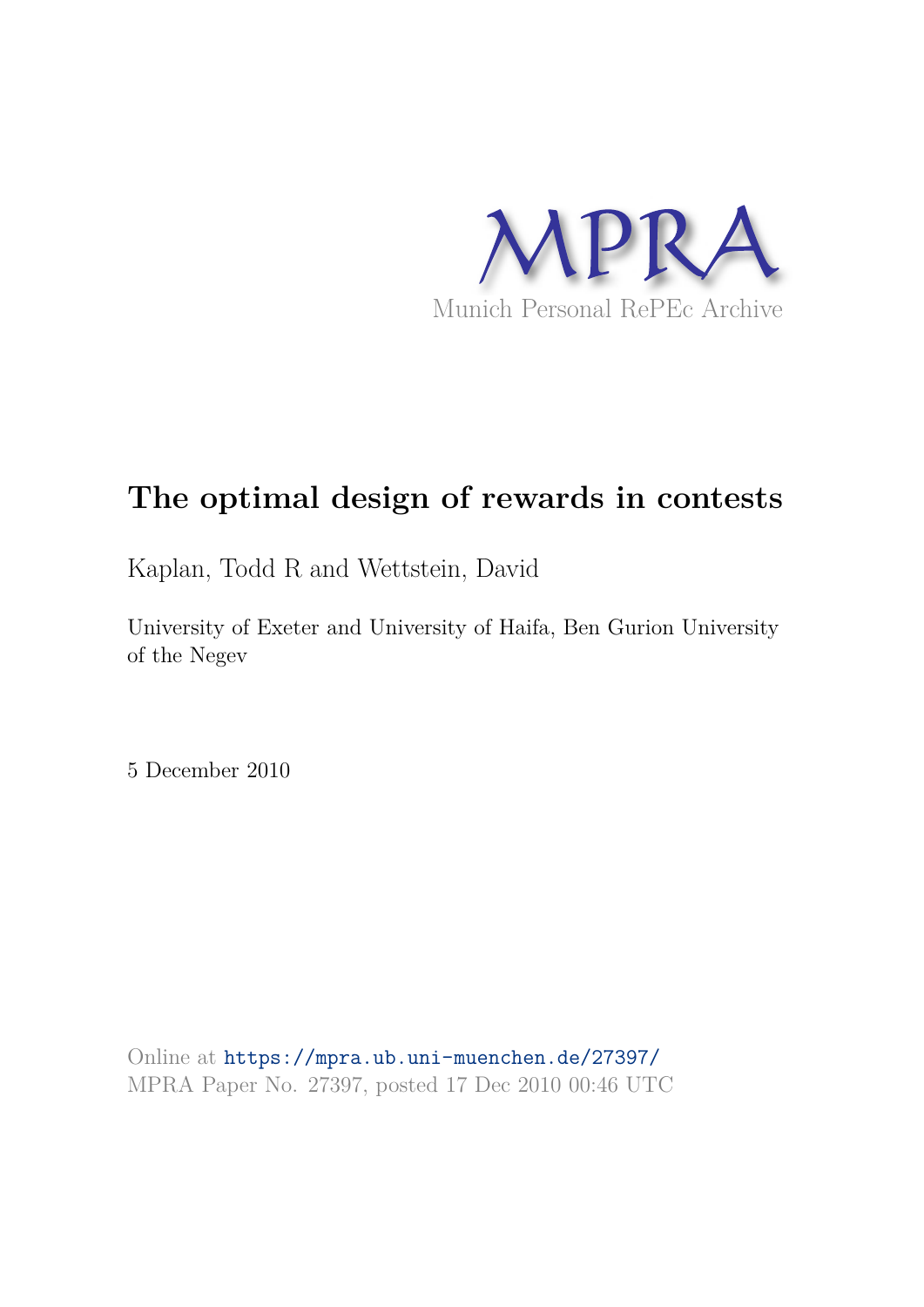# The Optimal Design of Rewards in Contests

Todd R. Kaplan<sup>†</sup> and David Wettstein<sup>‡</sup>

December 5, 2010

#### Abstract

Using contests to generate innovation has and is widely used. Such contests often involve offering a prize that depends upon the accomplishment (effort). Using an all-pay auction as a model of a contest, we determine the optimal reward for inducing innovation. In a symmetric environment, we find that the reward should be set to  $c(x)/c'(x)$ where c is the cost of producing an innovation of level x. In an asymmetric environment with two firms, we find that it is optimal to set different rewards for each firm. There are cases where this can be replicated by a single reward that depends upon accomplishments of both contestants.

Keywords: contests, innovation, mechanism design.

JEL codes: C70, D44, L12, O32

We wish to thank seminar participants at Tel-Aviv University and the Industrial Organization: Theory, Empirics and Experiments conference at Lecce, Italy.

<sup>&</sup>lt;sup>†</sup>Department of Economics, University of Exeter, EX44PU, UK, and Department of Economics, University of Haifa, Mount Carmel, Haifa, 31905, Israel.

<sup>&</sup>lt;sup>‡</sup>Department of Economics, Ben-Gurion University of the Negev, Beer-Sheva, 84105, Israel. (Corresponding author)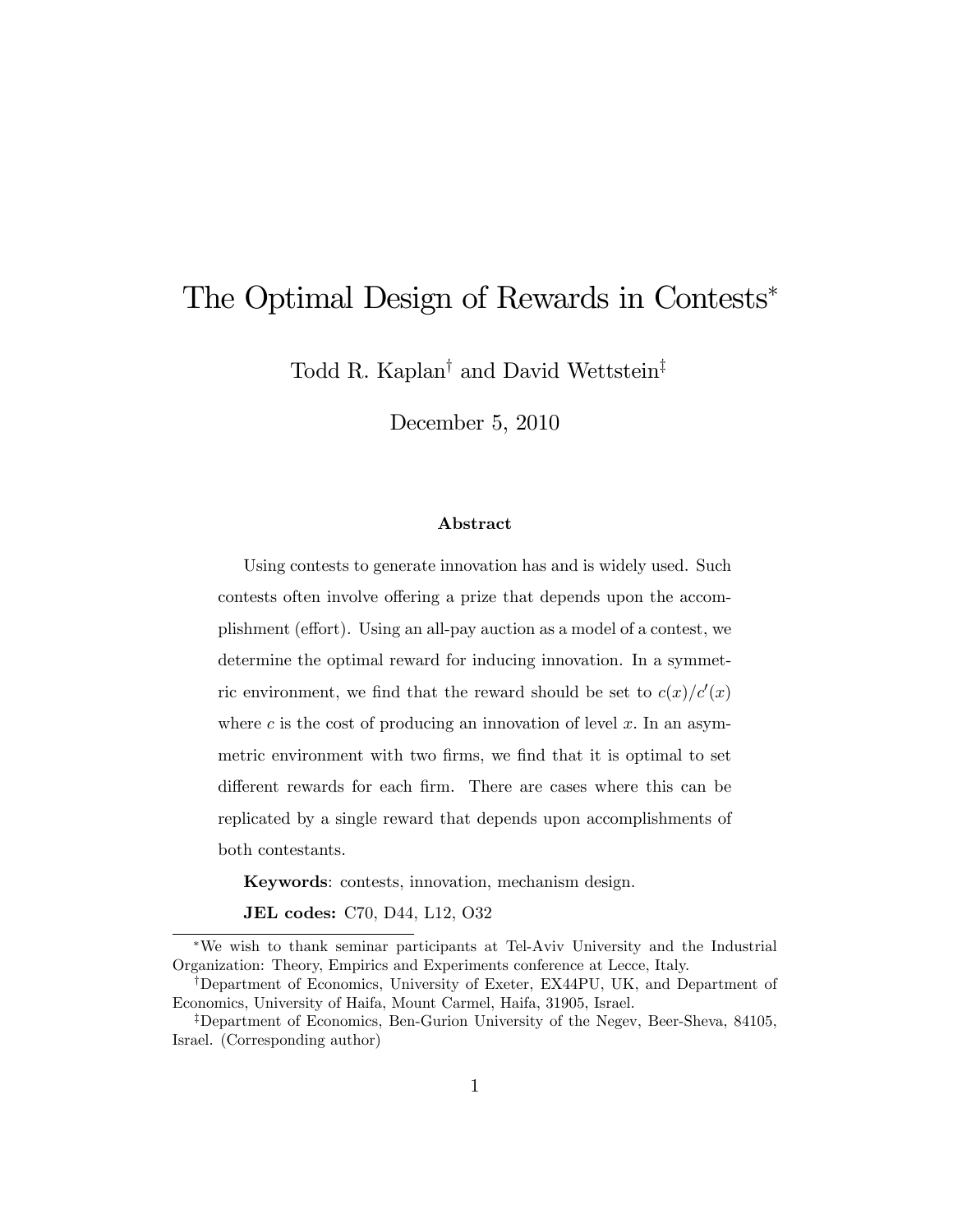## 1 Introduction

Using contests to generate innovation has been around for hundreds of years. In the 1700s, the Longitude prize of  $£20,000$  offered by the British Parliament induced John Harrison to invent the marine chronometer (see Sobel, 1996). More recently, the Ansari X-prize was a ten-million-dollar competition created to jump-start the space tourism industry by attracting the attention of the most talented entrepreneurs and rocket experts in the world.<sup>1</sup> Such R&D contests are an example of a competition in which all contestants, including those that do not win any reward (prize), incur costs as a result of their efforts but only the winner gets the reward. In such contests, the designer may often offer smaller prizes for lesser achievements. In fact, while the full longitude prize was given for determining longitude within 30 nautical miles, £10,000 was given for a method for determining longitude within 60 miles, and £15,000 for a method within 40 nautical miles. Another example with smaller prizes is where Netflix offers a prize for improving their movie recommendation system.<sup>2</sup> This prize increases if the improvement is more than 10%.<sup>3</sup>

We model a contest as an all-pay auction. When the prize depends upon the result, this is equivalent to having a bid-dependent reward. Such environ-

<sup>&</sup>lt;sup>1</sup>See www.xprize.org for details.

 $2$ See www.netflixprize.com.

<sup>&</sup>lt;sup>3</sup>Other interesting examples include the Methuselah Mouse Prize (see www.mprize.org) for creating a long-lived mouse. If the prize money is z, the oldest previous mouse lived x years and someone creates a mouse that lives  $y > x$  years, then they would receive  $z \cdot y/(x + y)$ . There was also the Schneider trophy (see Eves, 2001) created to inspire aviation design. There was a competition between the fastest seaplanes held 11 times between 1913 and 1931. Each victory won a smaller prize and the full prize of 70,000 Franc prize would be given if the same club won three times in a row. When this happened by an English group (won by a forerunner to the Spitfire), the competition ceased.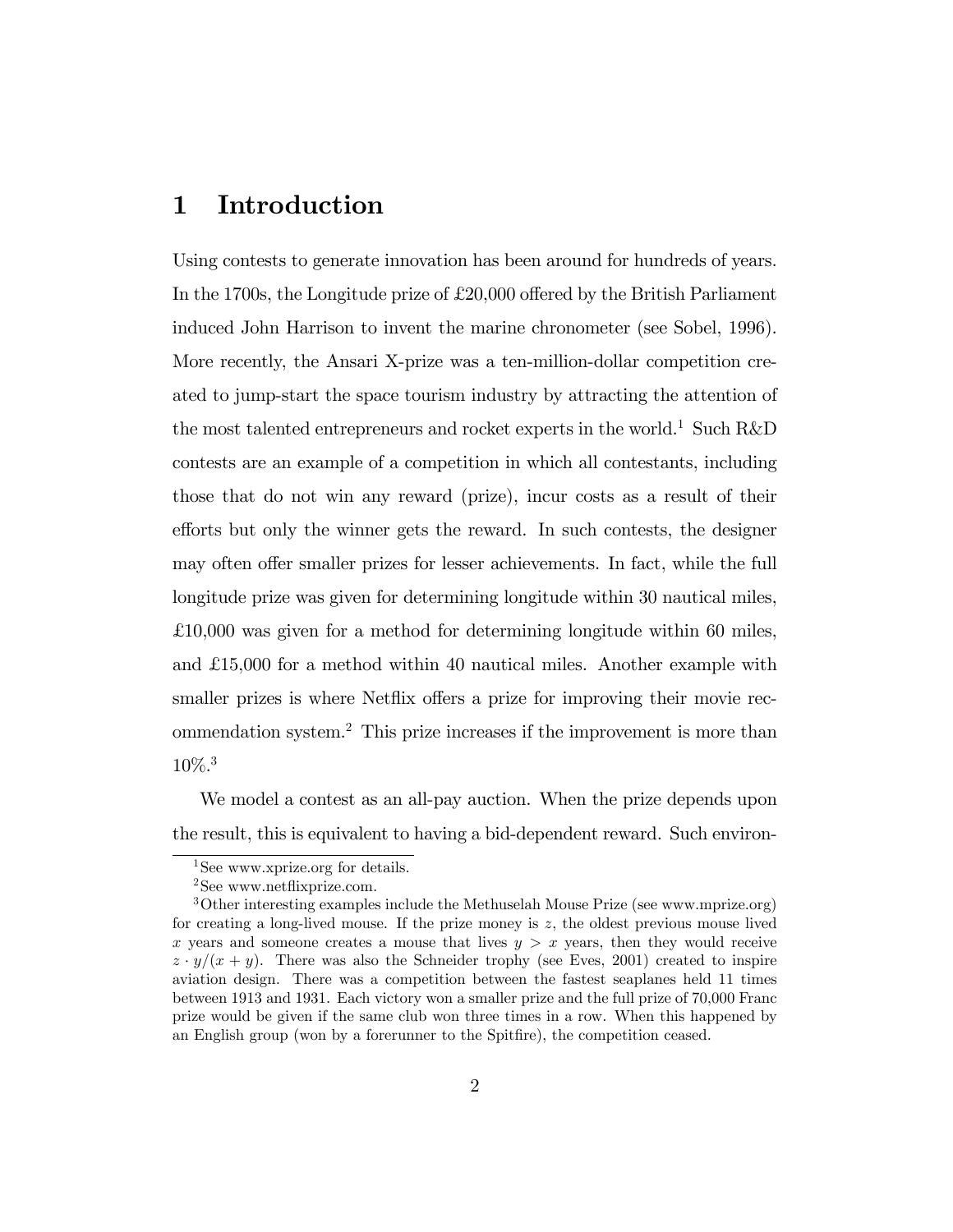ments have been analyzed before both positively, studying the equilibrium behavior properties and normatively, determining what are optimal contest designs. Environments with complete information have been analyzed from a positive point of view in Kaplan et al. (2003) and Siegel (2009, 2010), the normative point of view was analyzed in Gale and Che (2003). Environments with incomplete information were studied from a positive point of view in Kaplan et al. (2002), the normative point of view was investigated in Moldovanu and Sela (2002) and Chen et al. (2008). Similar research was carried out for rent-seeking contests, Nitzan (1994) provided a positive analysis, Franke et al. (2009) provided a normative analysis. Konrad (2009) provides an excellent survey of equilibrium and optimal design in contests.

In this paper, we provide further normative analysis for environments with complete information. We look at the optimal rewards under complete information when the designer wishes to maximize the highest effort of the participants. We determine the optimal bid-dependent reward structure as a function of costs in both symmetric and asymmetric environments.

Interestingly, the solution under symmetry, setting reward equal to the cost of effort divided by the marginal cost of effort, is quite elegant and produces equivalent behavior to that in Che and Gale (2003) where the Örms compete by choosing both effort and price. In our paper, the solution under asymmetry also involves setting the reward equal to the cost of effort divided by the marginal cost of effort. One may consider this problematic in the sense that the designer must know which Örm is which and bias the contest in favor one of the Örms. We address this issue by describing settings where this Örm specific reward structure can be replaced by a reward (to the winner) that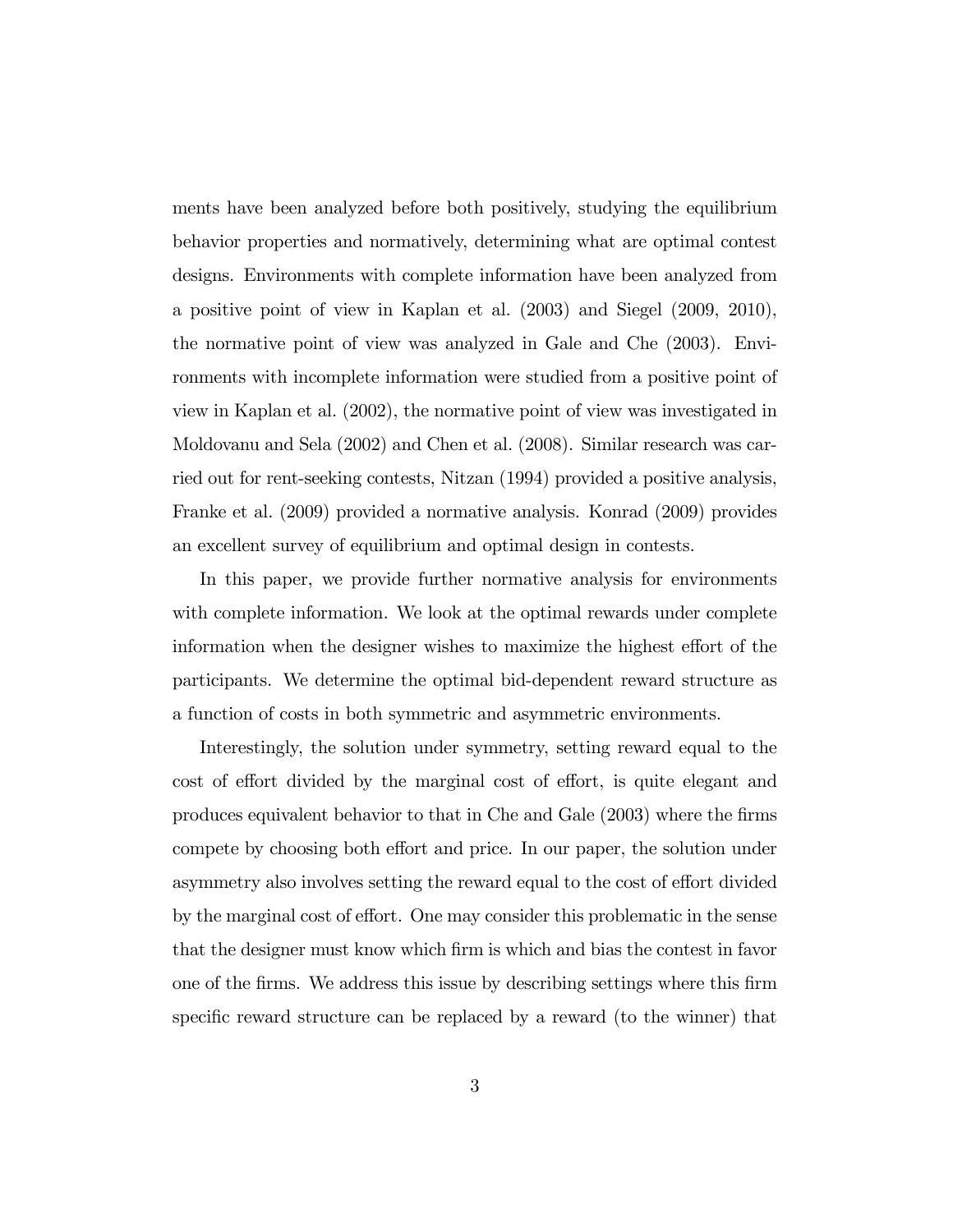depends upon both of the firms' efforts. In our setting, we consider a richer class of contests than considered by Che and Gale (2003) and as a result, in some cases, the optimal contest generates higher surplus for the designer than their solution of handicapping one firm.

While in this paper we phrase the problem as designing a research contest, our analysis is applicable to many other scenarios that have such a winnertake-all form. For instance, many races offer prizes to the winners that depend upon time. Also, in a contest to receive a promotion at a company, the Örm may set the salary increase with the promotion conditional on the worker's performance. This paper would suggest how to structure these rewards.

Our paper is structured as follows. In Section 2, we introduce the general environment with the optimal rewards for symmetric case. Afterwards, in Section 3, we allow for asymmetry between firms. Finally, in Section 4, we present the concluding remarks.

## 2 Symmetric environment.

#### 2.1 Model

A buyer (designer) desires an innovation. There are  $n$  firms that have potential to innovate. Firms can create an innovation of value  $x$  (to the designer) for a cost  $c(x)$ . This value x includes external benefits generated by the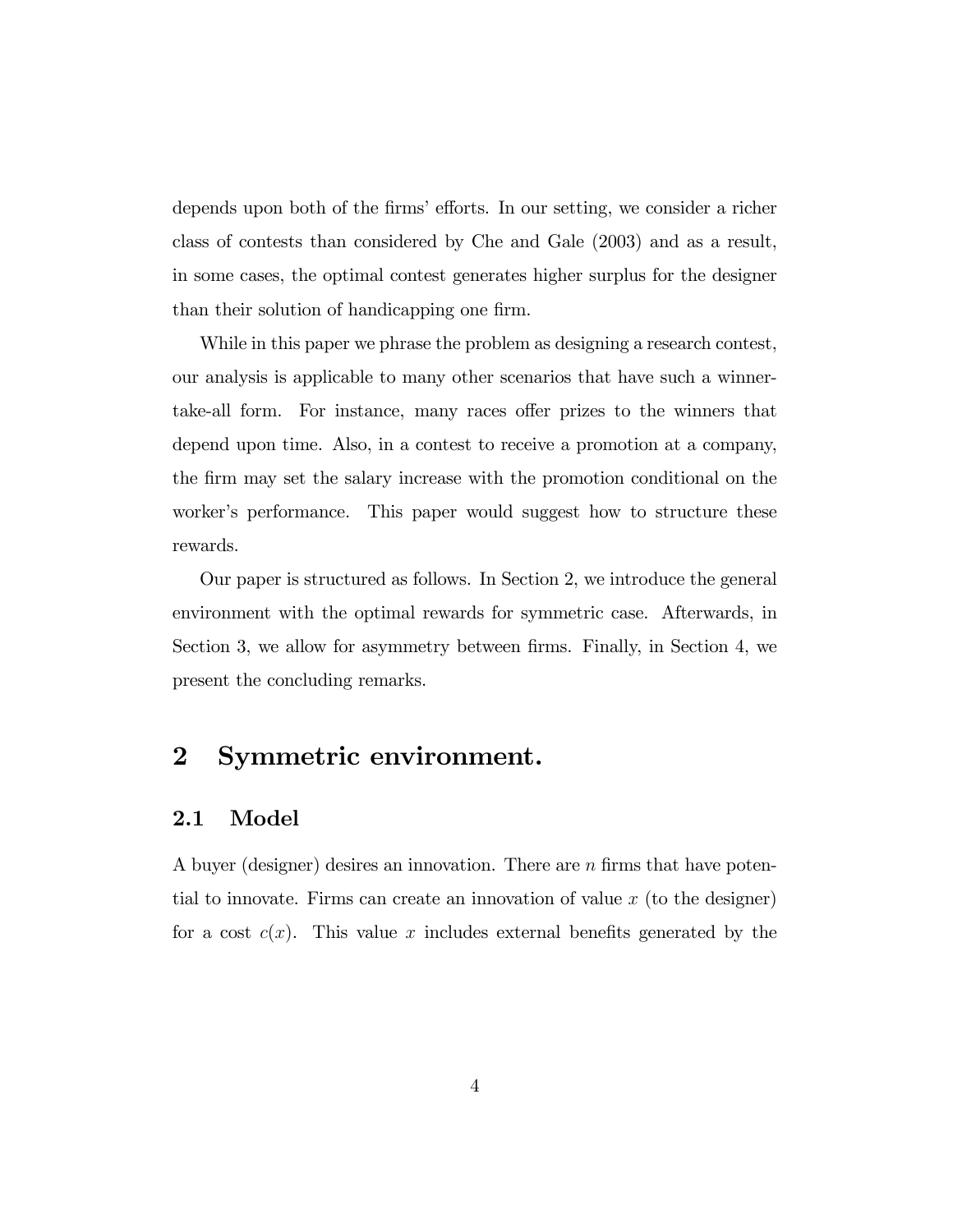contest.<sup>4</sup> We assume  $c(0) \geq 0, c' > 0, c'' > 0$ , and is common knowledge.<sup>5</sup> Furthermore, we assume there exists an x such that  $x > c(x)$ . The buyer can design a contest where the reward depends upon the bid of the firm. He does so by choosing a reward function  $R(x)$  that depends upon the winning bid (it could be constant). We assume that R must be continuous with  $R(0) \geq 0.6$ The buyer cares only about the best innovation (maximum  $x$ ) and how much he pays out in rewards, namely he wishes to maximize:

$$
E[\max\{x_1, ..., x_n\} - R(\max\{x_1, ..., x_n\})].
$$

At this point we would like to further motivate our study of contests rather than other mechanisms: One alternative could be to run a Vickrey auction where the firms compete by offering potential innovations and then the winning firm would create the innovation promised. Another could making a take-it-or-leave-it-offer to a single firm. Our reasons are as follows. First, in practice, contests are commonly used in a plethora of economic activities, while Scotchmer (2004, chapter 2) points out that to her knowledge (and ours) that a Vickrey auction has never been used in procuring an innovation. Second, as mentioned in Scotchmer (2004, chapter 2), without a contest, there is a hold-up type problem when the ex-post payment depends

 $4W$ e assume that the designer has the potential to capture all the external benefits accrued to the winner with a contract signed before the contest (such as with the show Pop Idol).

<sup>&</sup>lt;sup>5</sup>While we assume the designer knows c, we also assume that c is not verifiable in court.

<sup>&</sup>lt;sup>6</sup>The assumption of continuity of R is natural, since even a discontinuous reward function is equivalent to a continuous reward function with a minimum amount of noise. Consider the case that each  $x_i$  has a noise  $\varepsilon$  that affects the final result. (For instance, there could be a slight wind in the 100 m dash.) In this case, the actual reward would be  $\widetilde{R}(x_i) \equiv E[R(x_i + \varepsilon)]$  and is continuous.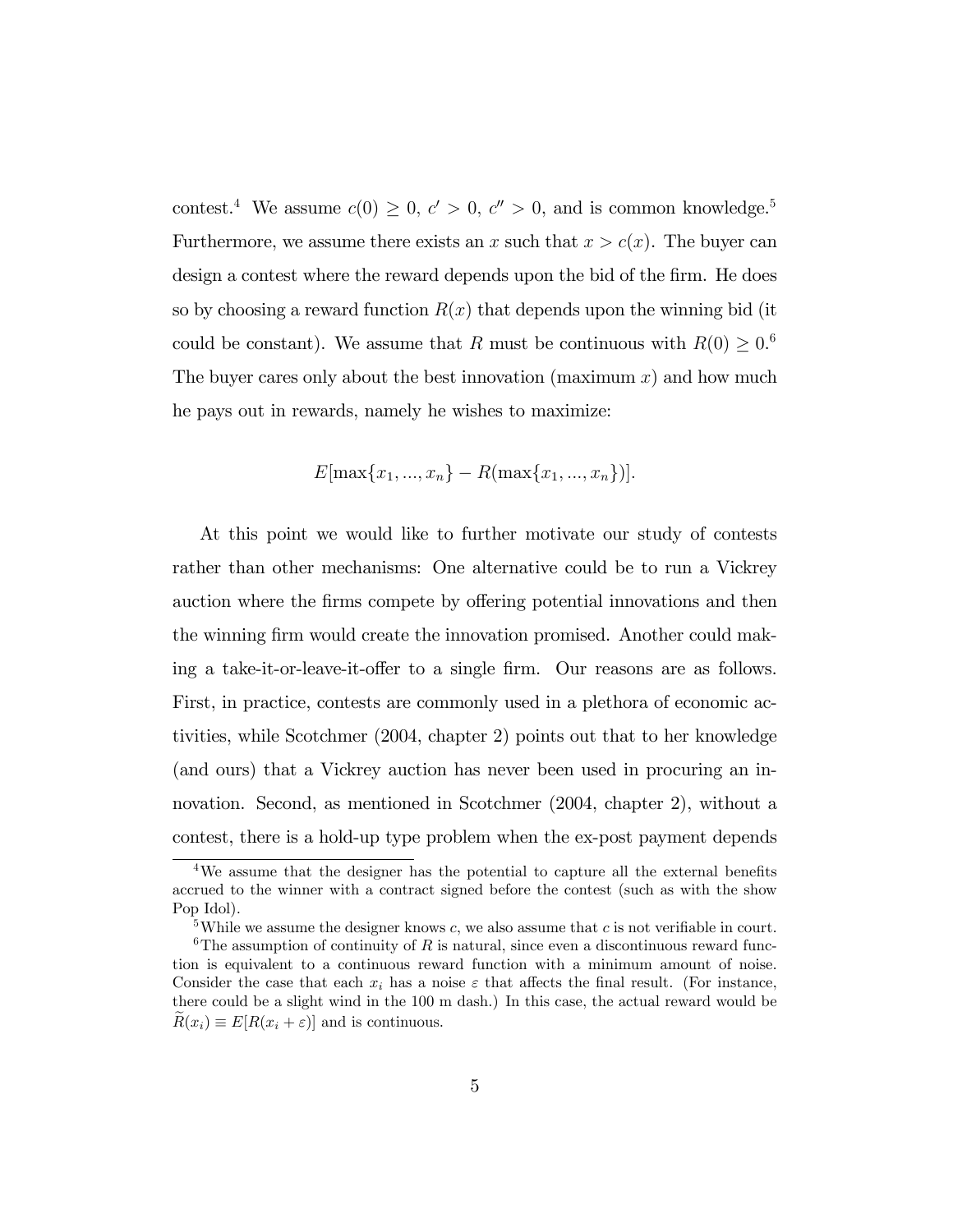upon the firm delivering a future innovation of a specific quality. Third, as mentioned above, there may be external benefits (publicity) for both the designer and winning firm for running a contest. Thus, studying the optimal contest is a worthwhile endeavor.

### 2.2 Analysis

As long as there exists an x such that  $R(x) > c(x)$ , there is no pure strategy equilibrium.<sup>7</sup> In such a case, however, there will be a symmetric mixedstrategy equilibrium where each firm chooses  $x$  according to a cumulative, atomless (except possibly at 0) distribution F.

**Proposition 1** In the optimal design, the buyer sets  $R(x) = c(x)/c'(x)$ . This generates a surplus of

$$
\frac{n}{n-1} \int_0^{c'-1(1)} (xc'(x) - c(x)) \frac{c''(x)}{c'(x)^{\frac{n-2}{n-1}}} dx.
$$

**Proof.** The designer's expected profits can be rewritten as

$$
\int (x - R(x)) dF^n.
$$

Similar to Kaplan et al. (2003), the firms will have zero expected profits. Since it is a mixed strategy equilibrium, the firms must be indifferent over all  $x$  in the support of  $F$ . Hence,

$$
F(x)^{n-1}R(x) - c(x) = 0.
$$

<sup>&</sup>lt;sup>7</sup>When this condition does not hold, the pure-strategy equilibrium has no firm entering and the buyer earning zero surplus.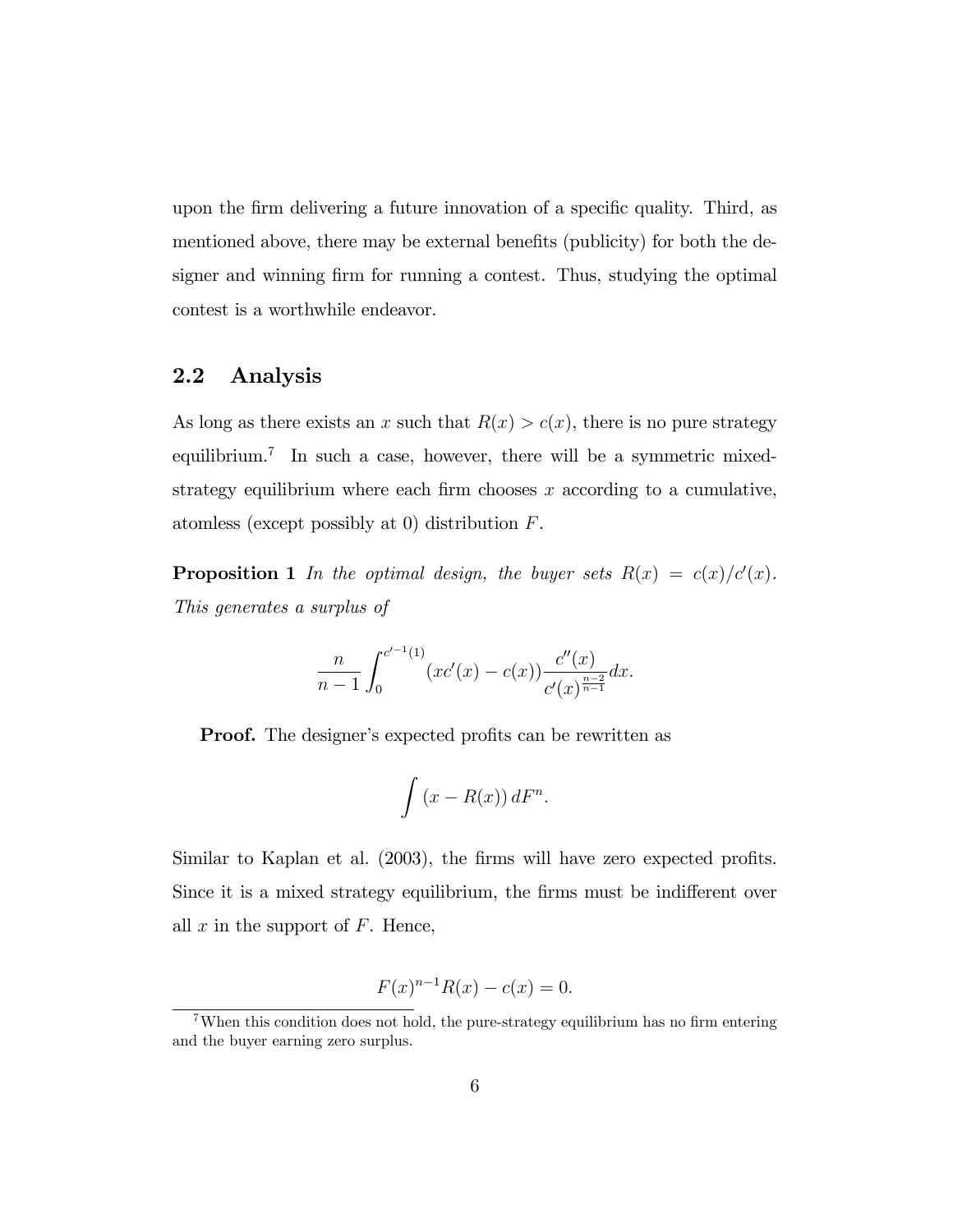By integrating we get:

$$
\int F(x)^{n-1} R(x) dF - \int c(x) dF = 0 \Longrightarrow
$$

$$
\int R(x) dF^n = n \int c(x) dF.
$$

Substituting this into the designer's objective yields

$$
\int x dF^n - n \int c(x) dF =
$$
  

$$
n \int (xF^{n-1} - c(x)) dF.
$$

We can now do a change of variables so that we are integrating over  $F$  (rather than  $x$ ).

$$
n\int_0^1 \left(x(F)F^{n-1} - c(x(F))\right)dF.
$$

Now we can independently choose our  $x(F)$  to maximize the integrand. Thus, we get  $F^{n-1} = c'(x(F))$  or  $F(x)^{n-1} = c'(x)$ . From the zero profit equation of the firm,  $F(x)^{n-1}R(x) - c(x) = 0$ , the optimal reward is  $R(x) = c(x)/c'(x)$ . The expression for the surplus is generated by substitution.

### 2.3 Comparison to Che and Gale (2003).

In Che and Gale (2003), a buyer also wishes to acquire an innovation that can be of varying quality. There, the buyer designs a competition where firms expend effort to innovate where a higher effort results in a higher quality of innovation. After innovating each firm specifies a price to the buyer. The buyer then chooses the firm offering the highest surplus (quality minus price).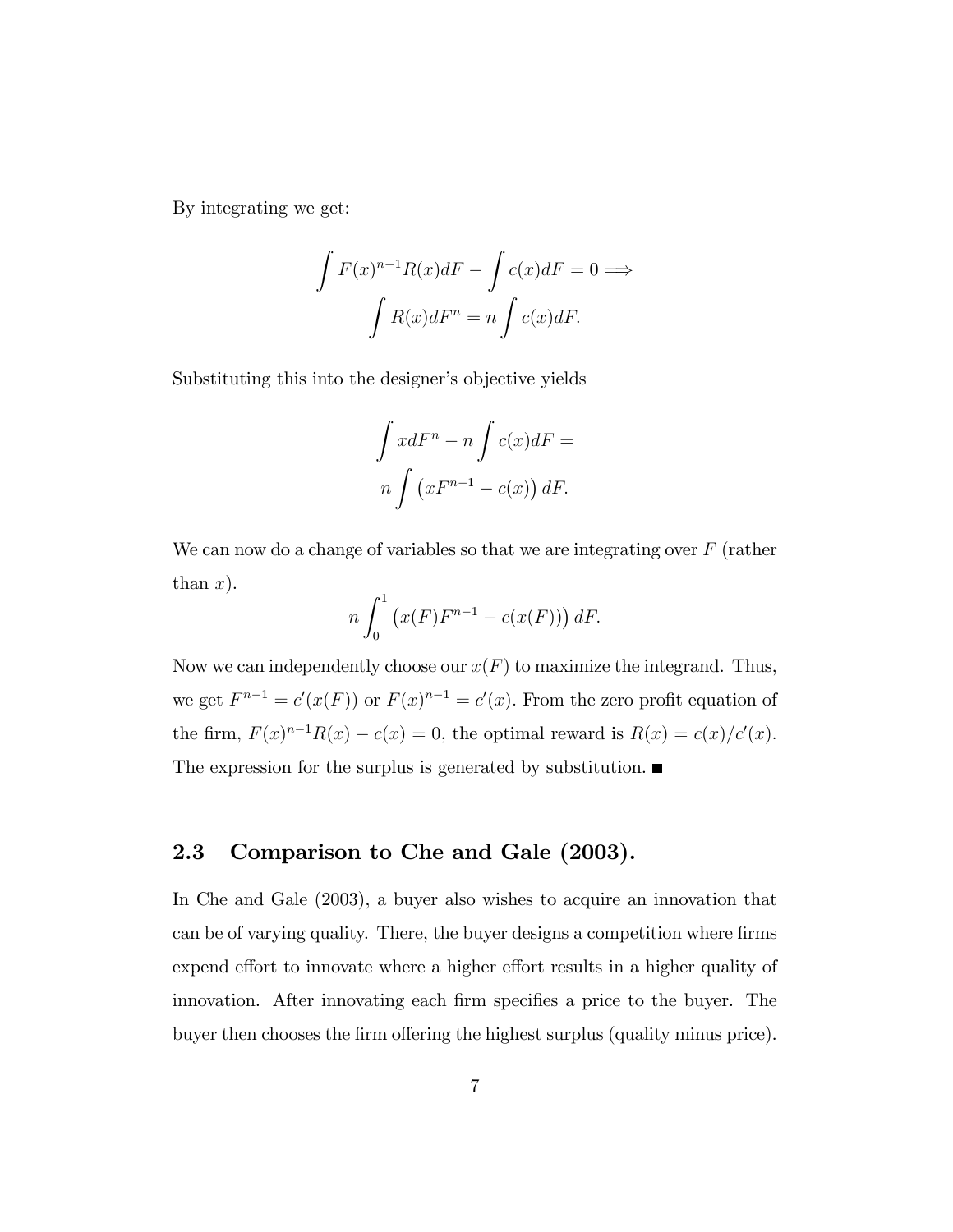The winning firm receives payment while all firms bear the cost of their sunk effort.

In the simplest version of the Che-Gale model, each firm  $i$  chooses effort  $x_i$ , surplus  $s_i$  and price  $p_i$  to solve  $\max_{x_i, s_i, p_i} \pi(s_i)p_i - c(x_i)$  s.t.  $x_i - p_i =$  $s_i$  (where  $\pi$  is the probability that the other firms choose a surplus lower than one's own). Substituting the constraint into the maximand, we get  $\pi(x_i - p_i)p_i - c(x_i)$ . The firm will optimize over the choices of x and p which implies (from the FOCs)  $\pi'(s_i)p_i = \pi(s_i)$  and  $\pi'(s_i)p_i = c'(x_i)$ . Together, these imply  $\pi(s_i) = c'(x_i)$ . The zero profit condition of the firm implies that  $\pi(s_i)p_i = c(x_i)$ . Thus,  $p_i = c(x_i)/c'(x_i)$ . The behavior induced and payoffs are identical to our solution.

Intuitively, this works out to be the same since the firms in the Che and Gale model optimize over effort and price given a specific level of surplus offered. In our model, the designer optimizes the trade-off between value of the effort (to the designer) and its cost (to the firm) for a given probability of winning (note an effort is worthless to the designer if it is not the highest).

For the symmetric environment, each mechanism has its own benefits. The Che and Gale mechanism has the advantage that the designer does not need to know the cost function beforehand which our mechanism requires for determining the rewards. The Che and Gale mechanism has the disadvantage that off equilibrium, the buyer may have to purchase the inferior innovation since it offers him a lower price. This could be politically difficult and precludes the possibility of renegotiation on price.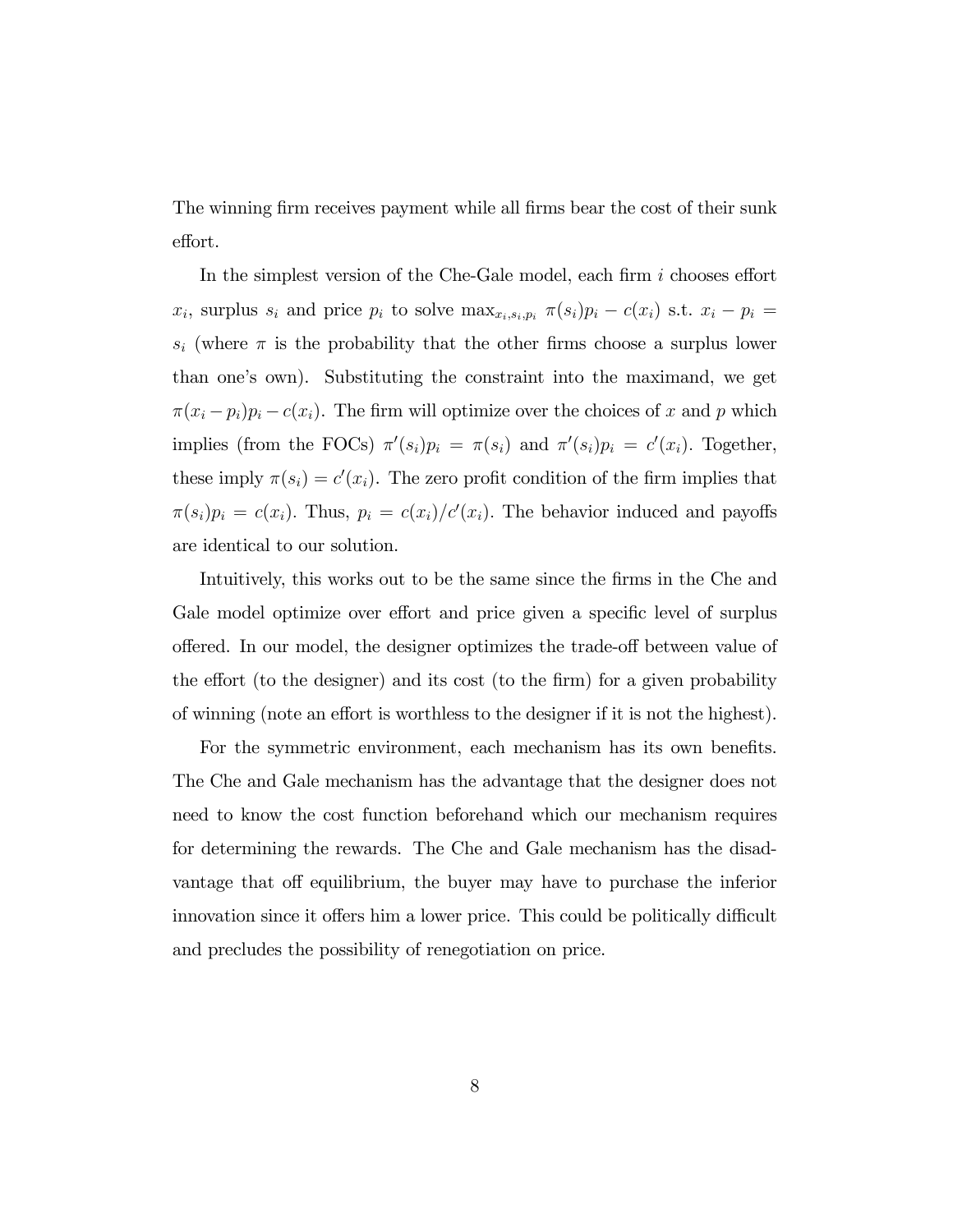#### 2.4 Examples

Remark 1 The optimal reward function may assume may forms: increasing, decreasing, have both increasing and decreasing parts, or be constant.

The remark is shown through a series of examples.

**Example 1** Strictly increasing reward function:  $n = 2$ ,  $c(x) = x^a$  where  $x > 1$ .

For such a cost, the optimal reward is  $R(x) = \frac{c(x)}{c'(x)} = \frac{x^{\alpha}}{\alpha x^{\alpha-1}} = \frac{x^{\alpha}}{\alpha}$  $\frac{x}{\alpha}$ . This is strictly increasing in  $x$ . In equilibrium, the firms choose effort by using a cumulative distribution function  $F(x) = c'(x) = \alpha x^{\alpha-1}$ .

**Example 2** Strictly decreasing reward function:  $n = 2$ ,  $c(x) = \frac{1}{1-x} - x$ .

The optimal reward is  $R(x) = \frac{c(x)}{c'(x)} = x + \frac{1}{2x} - \frac{3}{2(2-x)}$  which is strictly decreasing and positive for  $0 \leq x < 1$ .

In equilibrium, the firms choose effort by using a cumulative distribution function  $F(x) = c'(x) = \frac{1}{(1-x)^2} - 1$ . Thus, each firm uses a mixed strategy on [0; 0:2929]. See Figure 1.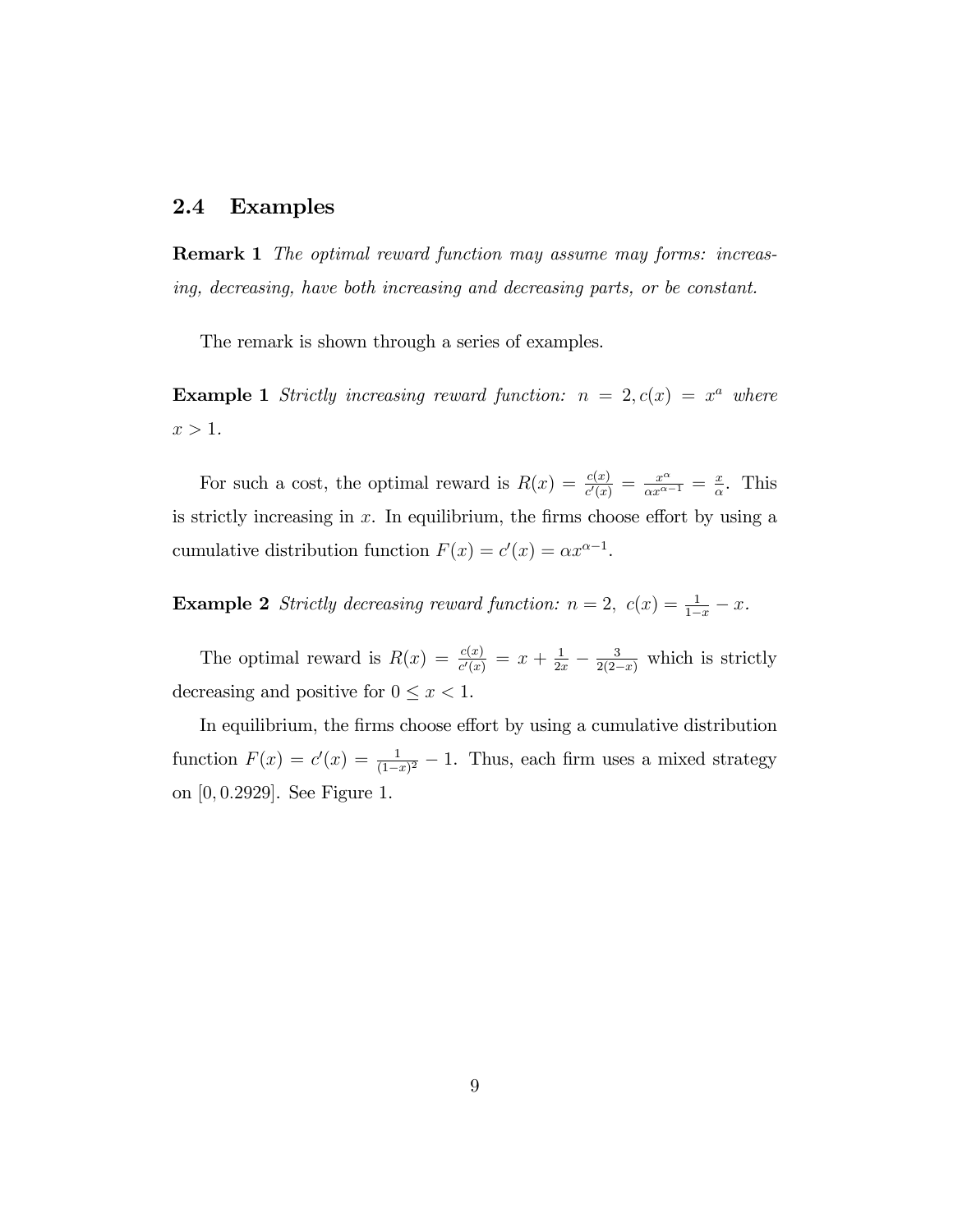

Example 2: Decreasing optimal reward.

**Example 3** Increasing and then decreasing reward function:  $c(x) = \frac{x^6 + x^2}{8}$  $\frac{+x^2}{8}$ .

The optimal reward is  $R(x) = \frac{c(x)}{c'(x)} = \frac{x^5+x}{6x^4+2}$ . This increases until  $x = 0.76$ and then decreases. See Figure 2.

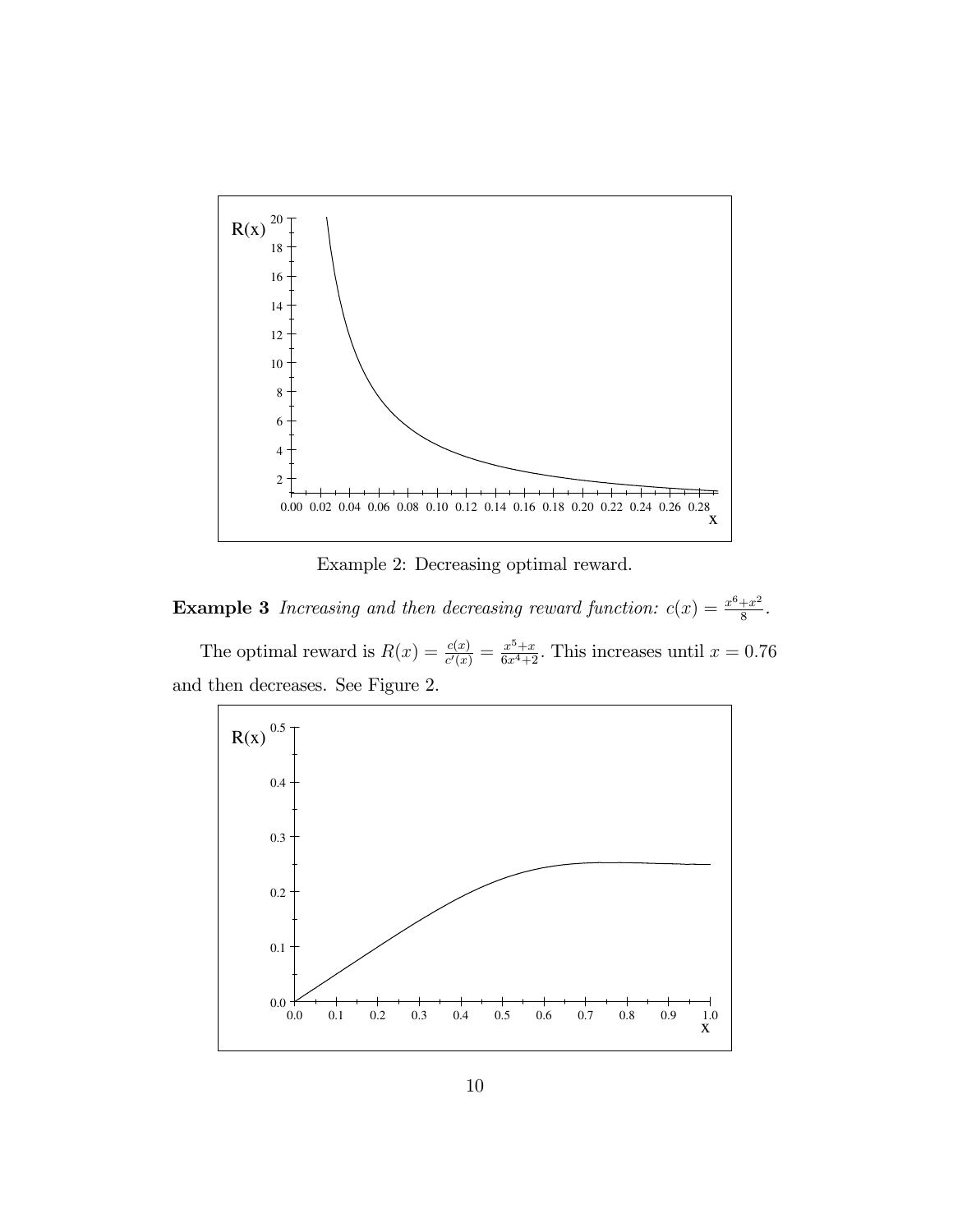Example 3: Increasing and decreasing optimal reward.

In equilibrium, the firms choose effort by using a cumulative distribution function  $F(x) = c'(x) = \frac{6x^5 + 2x}{8}$  $\frac{+2x}{8}$  on [0, 1].

**Example 4** Constant reward:  $n = 2$ ,  $c(x) = e^{x/2}$ .

The optimal reward is  $R(x) = \frac{c(x)}{c'(x)} = 2$ . In equilibrium, the firms choose effort by using a cumulative distribution function  $F(x) = c'(x) = \frac{1}{2}e^{x/2}$  on [0, 1.39]. Notice that there is an atom of  $1/2$  at zero. If one firm makes an  $\varepsilon$  effort, it has a 1/2 chance of winning a reward of 2 and it costs the firm 1. Also note that we implicitly assume that a firm can stay out and not pay  $c(0).$ 

**Remark 2** The optimal  $R(x)$  is constant if and only if there is a fixed cost and  $c(x) = e^{\alpha x + \beta}$  where  $\alpha > 0$ ,  $\beta < \ln \frac{1}{\alpha}$  and  $R(x) = \frac{1}{\alpha}$ .

**Proof.** Since  $R(x) = \frac{c(x)}{c'(x)}$ , if  $R(x)$  is constant and equal to r, we have  $\frac{c'(x)}{c(x)} = \frac{1}{r}$ <sup>1</sup>/<sub>r</sub>. Integration yields  $\ln c(x) = \frac{1}{r}x+k$  or  $c(x) = e^{\frac{1}{r}x+k}$ . Since  $F(x)^{n-1} =$  $c'(x) = \frac{1}{r}e^{\frac{1}{r}x+k}$ , we have  $F(0) > 0$ . Also, we must have  $\frac{1}{r}e^k < 1$ , so  $k < \ln r$ .

**Remark 3** Multiplying the costs by a constant does not effect the optimal  $R(x)$ .

One may intuitively think that doubling costs would entail an increase of the optimal rewards; however, since  $R(x) = \frac{c(x)}{c'(x)}$ , there is no change. This is due to the result that if cost is doubled, then it is optimal to have  $F$  doubled (a decrease in the effort). In order to induce this,  $R(x)$  should stay the same.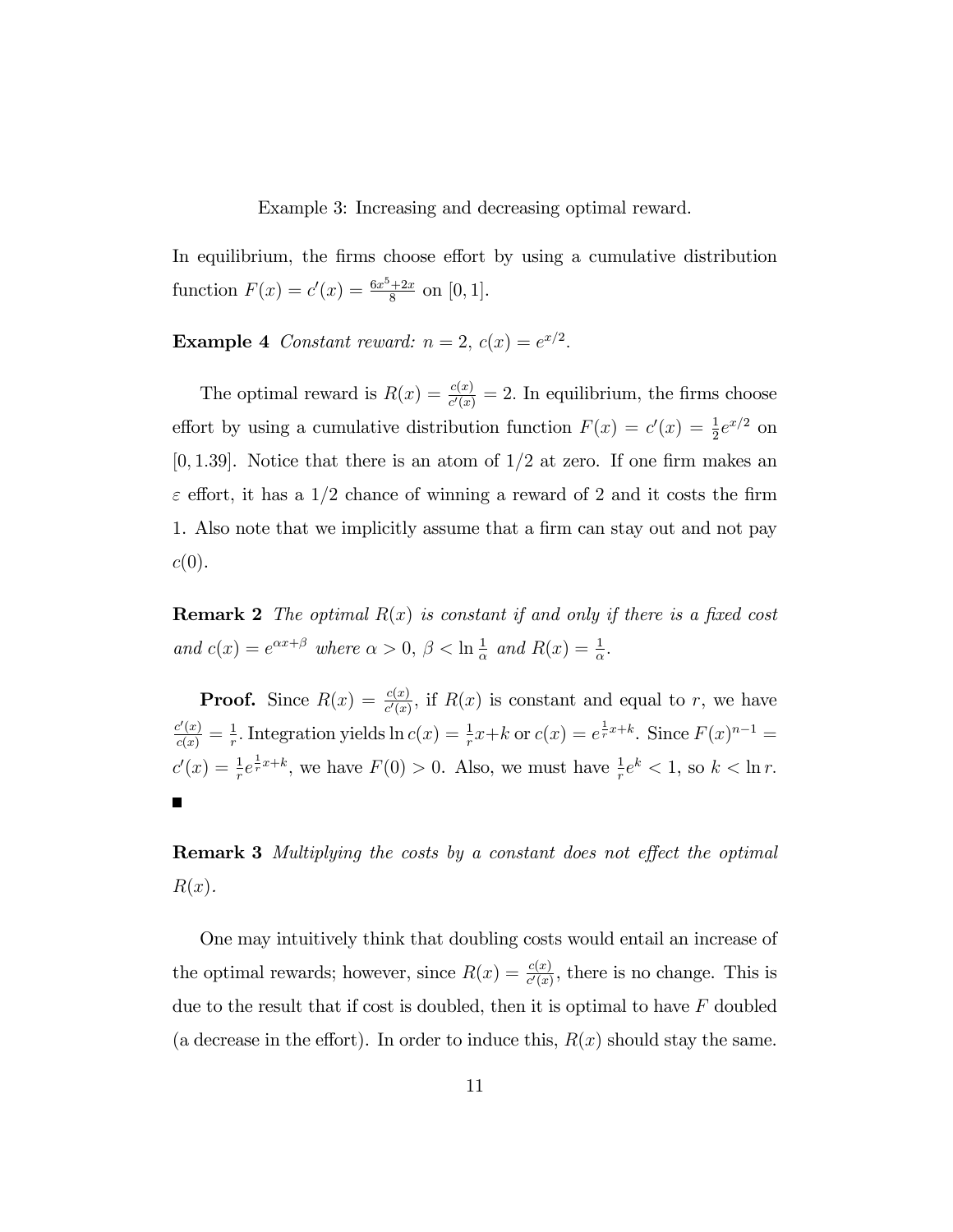## 3 Asymmetric Environment.

Now assume that there are two firms that differ by their cost functions  $c_1(x)$ ,  $c_2(x)$  where  $c_1(x) \ge c_2(x)$ . For now, assume that the designer can make a separate reward offer to either firm:  $R_1(x)$  and  $R_2(x)$ . Assume that the buyer chooses rewards such that the equilibrium has both Örms making a positive effort.

Under these assumptions, again there must be a mixed-strategy equilibrium which we denote by  $F_1(x)$  and  $F_2(x)$ .

#### **Lemma 1** In the optimal design, firms make zero profits.

**Proof.** The proof is by contradiction. Let us say that the two reward functions  $R_1$  and  $R_2$  are optimal and induce behaviour  $F_1$  and  $F_2$ . Assume that the equilibrium is such that  $R_1(x)F_2(x) - c_1(x) = 0$  and  $R_2(x)F_1(x)$  $c_2(x) = \pi$ . (Note that in equilibrium at least one must make zero profits.) Create an  $\widehat{R}_2(x)$  as follows:  $\widehat{R}_2(x) = R_2(x) - \frac{\pi}{F_2}$  $\frac{\pi}{F_1}$ . This  $R_2$  is less costly and induces the same equilibrium distribution functions. Hence, there is a contradiction to the initial assumption that  $R_1$  and  $R_2$  are optimal for the designer. ■

When profits are zero the total social welfare coincides with the objective of the designer. Let us look at the case were there are cost functions  $c_1(x)$ and  $c_2(x)$ . The social welfare is

$$
\int x dF_1 F_2 - \int c_1(x) dF_1 - \int c_2(x) dF_2 =
$$

$$
\int (xF_2 - c_1(x)) dF_1 + \int (xF_1 - c_2(x)) dF_2
$$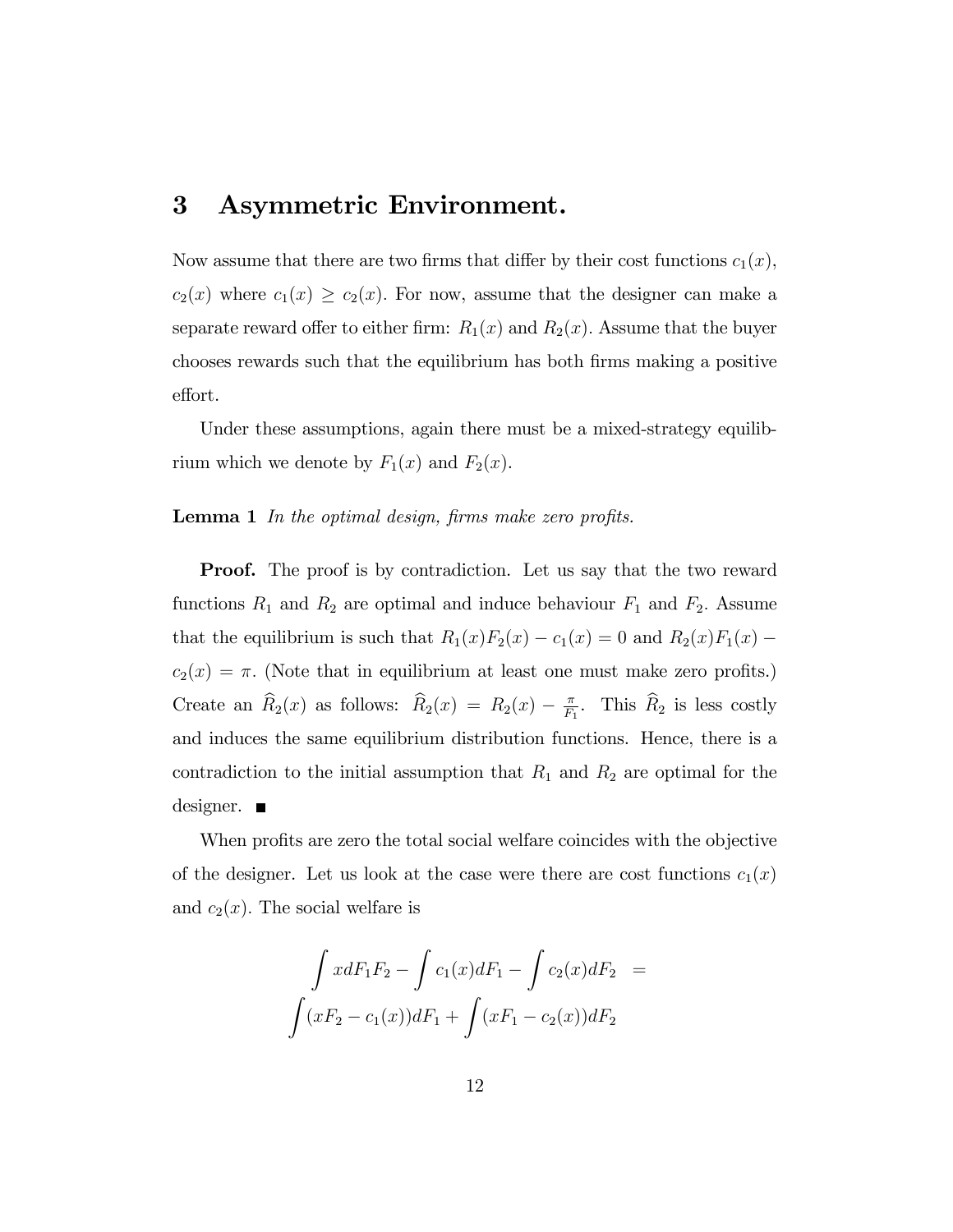The designer's problem is then

$$
\max_{F_1, F_2} \int (xF_2 - c_1(x))dF_1 + \int (xF_1 - c_2(x))dF_2
$$
  
s.t. the supports of  $F_1$  and  $F_2$  coincide.

**Proposition 2** If  $c_1^{-1}(1) = c_2^{-1}(1)$  and  $c_1'(0) = c_2'(0)$ , then optimal design has the buyer set  $R_i(x) = c_i(x)/c'_i(x)$ .

**Proof.** Let us do a change of variables to choose  $x(F_1)$  and  $F_2(F_1)$ . Now the maximization problem becomes

$$
\max_{x(F_1), F_2(F_1)} \int (x(F_1)F_2(F_1) - c_1(x(F_1)) + [x(F_1)F_1 - c_2(x(F_1))] F_2'(F_1)) dF_1.
$$

Choosing  $x()$  pointwise leads to the following FOC:

$$
F_2(F_1) - c'_1(x(F_1)) + [F_1 - c'_2(x(F_1))] F'_2(F_1) = 0.
$$

Choosing  $F_2'(F_1)$  pointwise leads to the second FOC:

$$
-\int_0^{F_1} x(\widetilde{F}_1)d\widetilde{F}_1 + x(F_1)F_1 - c_2(x(F_1)) = 0
$$

Note that in order to do this last step, we have to use integration by parts to rewrite the integral  $\int x(F_1)F_2(F_1)dF_1$  as  $\int_0^{F_1} x(\widetilde{F}_1)d\widetilde{F}_1F_2(F_1)$ 1  $\overline{0}$  $\int \int_0^{F_1} x(\widetilde{F}_1)d\widetilde{F}_1 \cdot F'_2(F_1)dF_1.$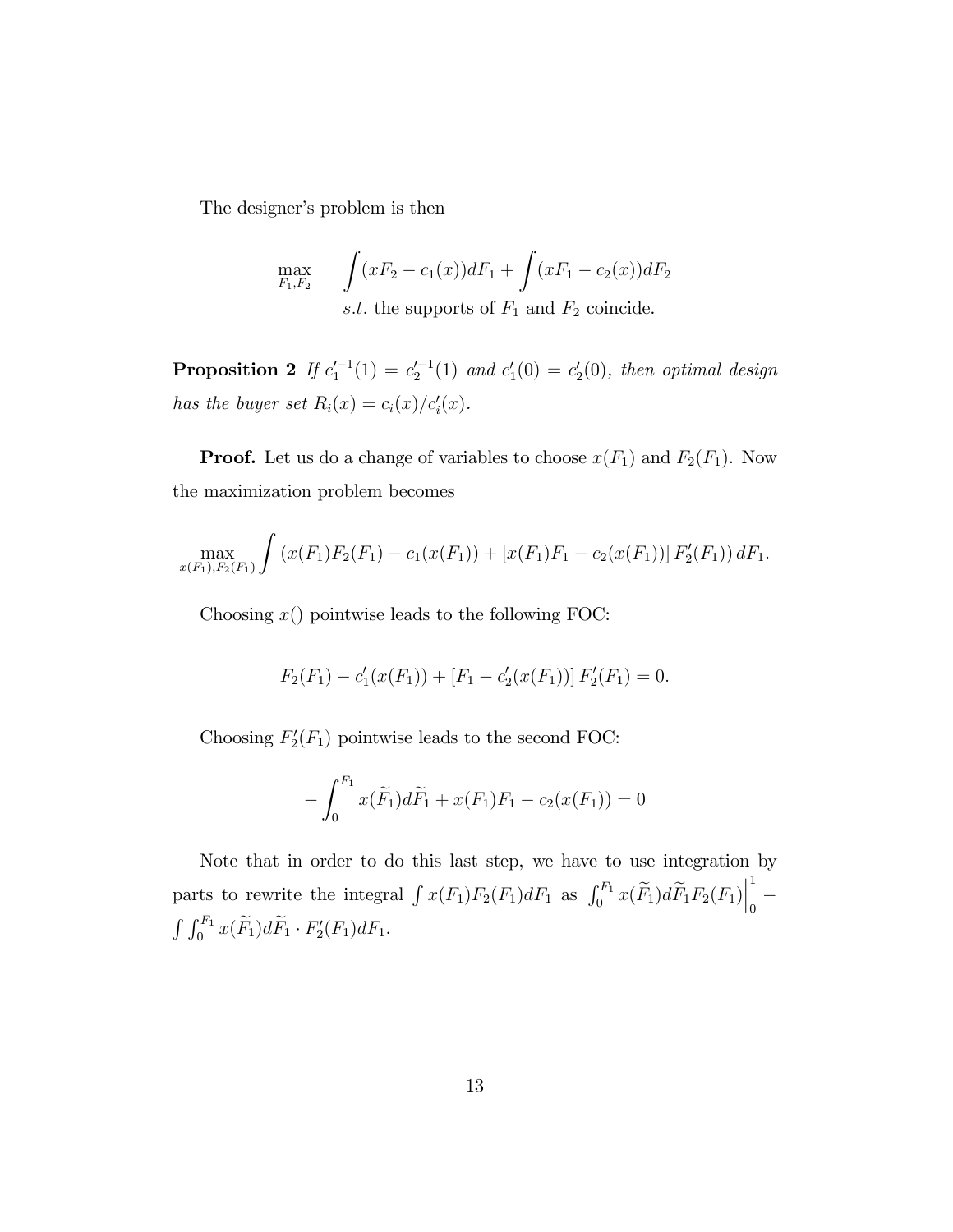Let us now write the second FOC by writing  $F$  in terms of  $x$ :

$$
\int_0^x F_1(x)dx - xF_1(x) + xF_1(x) - c_2(x) = 0
$$

$$
\int_0^x F_1(x)dx - c_2(x) = 0
$$

$$
F_1(x) = c'_2(x)
$$

Substituting this into the first FOC yields  $F_2(x) = c'_1(x)$ . Using the indifference conditions of the firms yields the optimal reward functions. The conditions  $c_1^{-1}(1) = c_2^{-1}(1)$  and  $c_1'(0) = c_2'(0)$  ensures that the supports coincide.

**Example 5** 
$$
c_1(x) = \frac{x^a}{a}
$$
,  $c_2(x) = \frac{x^b}{b}$  (where  $a, b > 1$ ). We have  $R_1(x_1) = \frac{x_1}{a}$   
and  $R_2(x_2) = \frac{x_2}{b}$  where  $F_1(x_1) = x_1^{b-1}$  and  $F_2(x_2) = x_2^{a-1}$ .

Notice that such a reward structure requires that the designer not only knows which firm has which cost function, but is also able to openly discriminate against one of the Örms. Such favoritism could be problematic politically. It would be much easier and more elegant if there could be a single reward function. We, hence, proceed to try and construct a reward function that depends not only on one's own effort but also on that of the other Örm and which in expectation replicates, in equilibrium, the two separate reward functions.

**Proposition 3** The optimal design can sometimes be implemented by a single reward function that depends upon both efforts.

**Proof.** We wish to create a reward function  $R(x_h, x_l)$  This reward function represents the reward paid to the firm with the highest effort and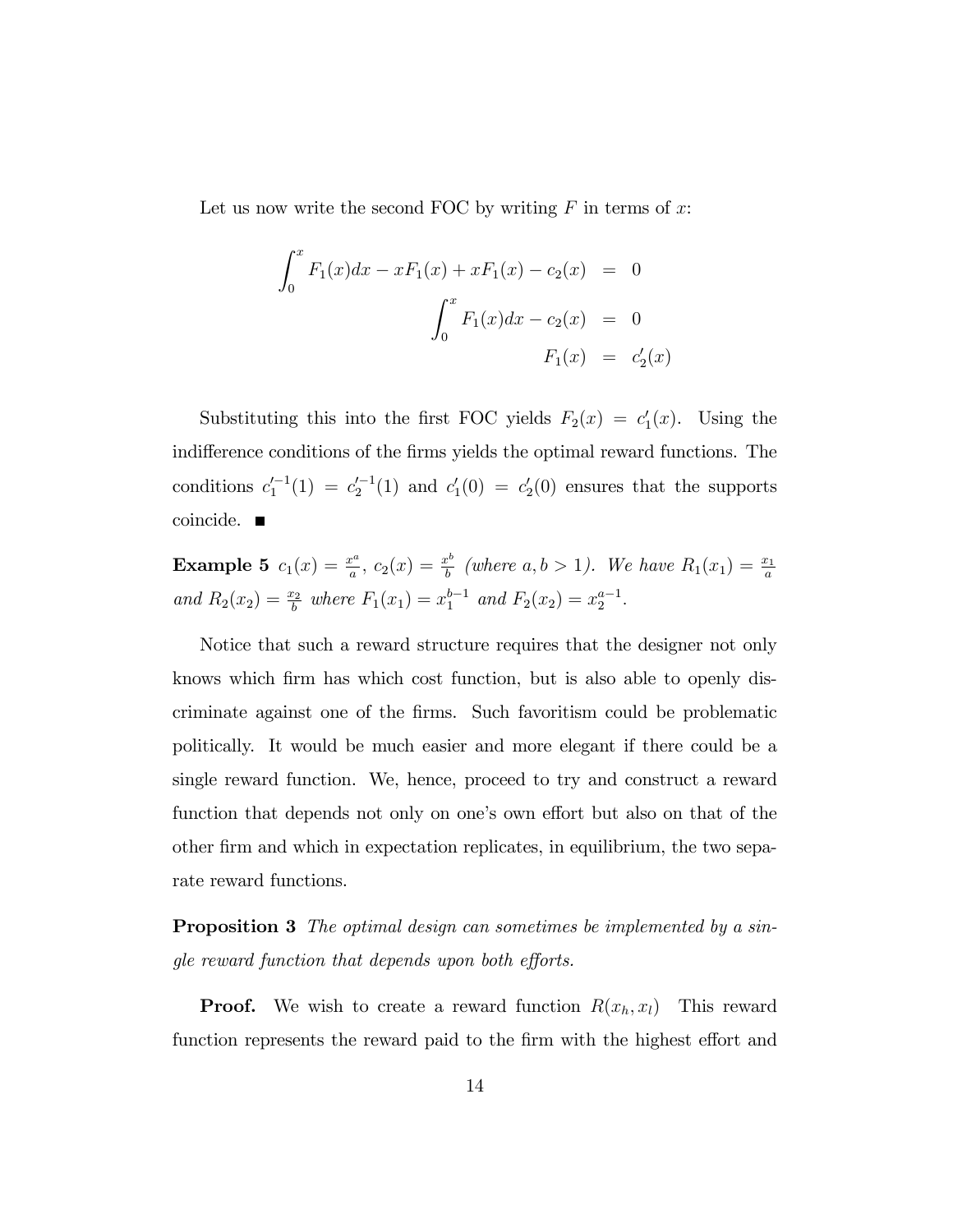depends upon both the high and low effort levels  $x_h$  and  $x_l$ . The expectation of this reward function should yield the individual expected reward functions, namely,

$$
\frac{\int_0^{x_h} R(x_h, x_l) F'_2(x_l) dx_l}{F_2(x_h)} = R_1(x_h),
$$
  

$$
\frac{\int_0^{x_h} R(x_h, x_l) F'_1(x_l) dx_l}{F_1(x_h)} = R_2(x_h).
$$

Rewriting yields

$$
\int_0^{x_h} R(x_h, x_l) F'_2(x_l) dx_l = R_1(x_h) F_2(x_h),
$$
  

$$
\int_0^{x_h} R(x_h, x_l) F'_1(x_l) dx_l = R_2(x_h) F_1(x_h).
$$

Substituting the functions used in our example yield

$$
\int_0^{x_h} R(x_h, x_l) x_l^{a-2} dx_l = \frac{1}{a(a-1)} x_h^a,
$$
  

$$
\int_0^{x_h} R(x_h, x_l) x_l^{b-2} dx_l = \frac{1}{b(b-1)} x_h^b.
$$

The solution to these two equations is  $R(x_h, x_l) = \frac{1}{a+b-1}x_l$  $\frac{ab}{a+b-1}$  $\overset{ab}{\underset{h}{a+b-1}} x_l^{1-\frac{ab}{a+b-1}}$  $\int_l^{a+b-1}$ .

Note that for the example in the above proof the exponent on  $x_h$  is always positive and the exponent on  $x_l$  is always less than 1 and could be negative. We can also compute the expected profit for the above example which is  $\int_0^1 (x c_1'(x) - c_1(x)) c_2''(x) dx + \int_0^1 (x c_2'(x) - c_2(x)) c_1''(x) dx =$  $1-\frac{1}{a}-\frac{1}{b}+\frac{1}{a+b}$  $\frac{1}{a+b-1}$ .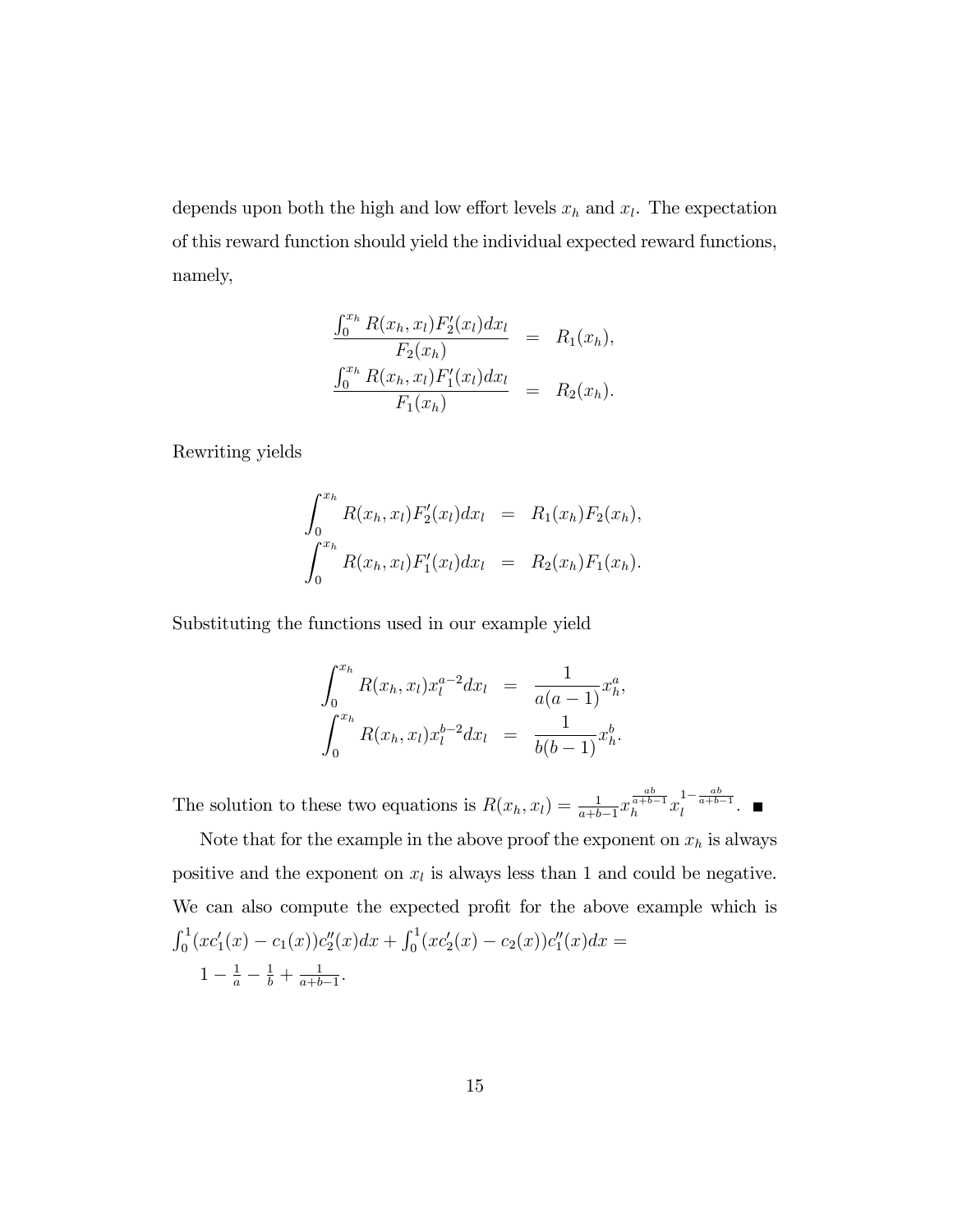#### 3.1 Comparison to Che and Gale (2003).

Che and Gale allow the buyer to handicap the stronger firm by limiting the price the firm can charge. Now the firm's problem is  $\max_{x_i, s_i, p_i} \pi_i(s_i)p_i - c_i(x_i)$ s.t.  $x_i - p_i = s_i$  and  $p_i \leq p_i^*$ . Without the constraint binding, as before  $\pi_i(s_i) = c_i'(x_i)$  and  $p_i = c_i(x_i)/c_i'(x_i)$ . Once the constraint binds,  $\pi_i(s_i) =$  $(u_i + c_i(s + p^*))/p^*$  where  $u_i$  is the profit of firm i. The buyer is able to choose  $p^*$  in order to limit the profit of this firm. The profit is determined by the maximum surplus the other firm can offer which equals  $s_j^* = \max_x x - c_j(x)$ . If  $p_i^*$  is binding, then  $u_i = p_i^* - c_i(s_j^* + p_i^*)$ . If one wishes to set  $u_i$  to zero, we have  $p_i^* = c_i(s_j^* + p_i^*)$ 

**Example 6** The Che and Gale (2003) mechanism when  $c_1(x) = \frac{2}{3}x^{\frac{3}{2}}$ ,  $c_2(x) =$ 1  $\frac{1}{2}x^2$ .

For the weak buyer  $p_j = c_j(x_j)/c'_j(x_j) = 2x_j/3$ . Since  $s_j = x_j - p_j$ , we have  $s_j = x_j/3$ . Since  $\pi_j (s_i) = c'_j(x_i)$ , we have  $\pi_j (s) = (3 \cdot s)^{1/2}$ . Likewise for the strong buyer, when  $p^*$  is not binding, we have  $\pi_i(s) = 2s$ . Using the probability of winning  $\pi_i$ , we can determine the strategy  $G_i$  of each player:

$$
G_1(s) = (3 \cdot s)^{1/2}
$$
  
\n
$$
G_2(s) = \begin{cases} 2 \cdot s & \text{if } s < p, \\ \frac{(s+p)^2}{2p} & \text{if } s > p \text{ where } p = \frac{2-\sqrt{3}}{3} \end{cases}
$$

: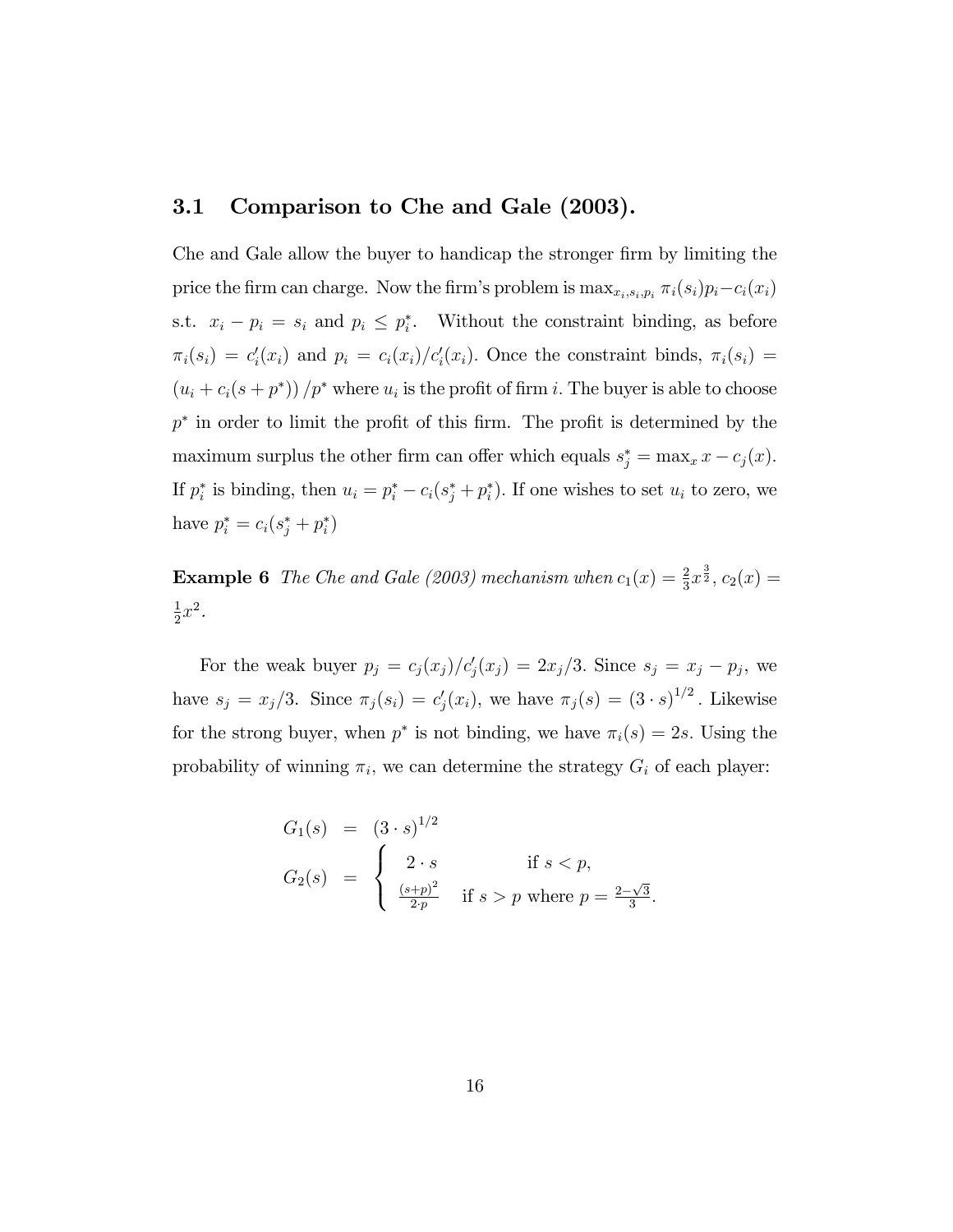We can now compute the expected profit:

$$
\int_0^{1/3} s \cdot d(G_1 \cdot G_2) = \int_0^p s \cdot d(G_1 \cdot 2s) + \int_p^{1/3} s \cdot d(G_1 \cdot \frac{(s+p)^2}{2 \cdot p}) =
$$
  

$$
\int_0^p 3 (3)^{1/2} \cdot s^{3/2} ds + \int_p^{1/3} \frac{(3)^{1/2}}{2} s \cdot d((s)^{1/2} \cdot \frac{(s+p)^2}{p}) =
$$
  

$$
\left(173 - 76\sqrt{2} + 20\sqrt{3} + 44\sqrt{6}\right) \frac{1}{945} =
$$
  
0.220041.

Using the mechanism in this paper, the expected profit is  $1 - \frac{1}{a} - \frac{1}{b} +$  $\frac{1}{a+b-1} = \frac{7}{30} = 0.23333$ , which is higher.

Note that this finding does not contradict those in the Che and Gale (2003), since our mechanism uses bid-dependent rewards which are not feasible in their environment and added flexibility is an advantage. Furthermore, we avoid directly handicapping one of the firms by using a combined reward function. This allows the handicapping indirectly through the behaviour of the other firm that handicaps it.

## 4 Conclusion

We have examined the optimal design of rewards in a contest with complete information. We find a simple rule for setting the optimal rewards in the symmetric case. This allows the designer to simply choose the best design and pay the winner according to the prespecified reward. With asymmetry, it is optimal to have different firms receive different rewards. We show it might be possible, for some environments, to replicate this with a common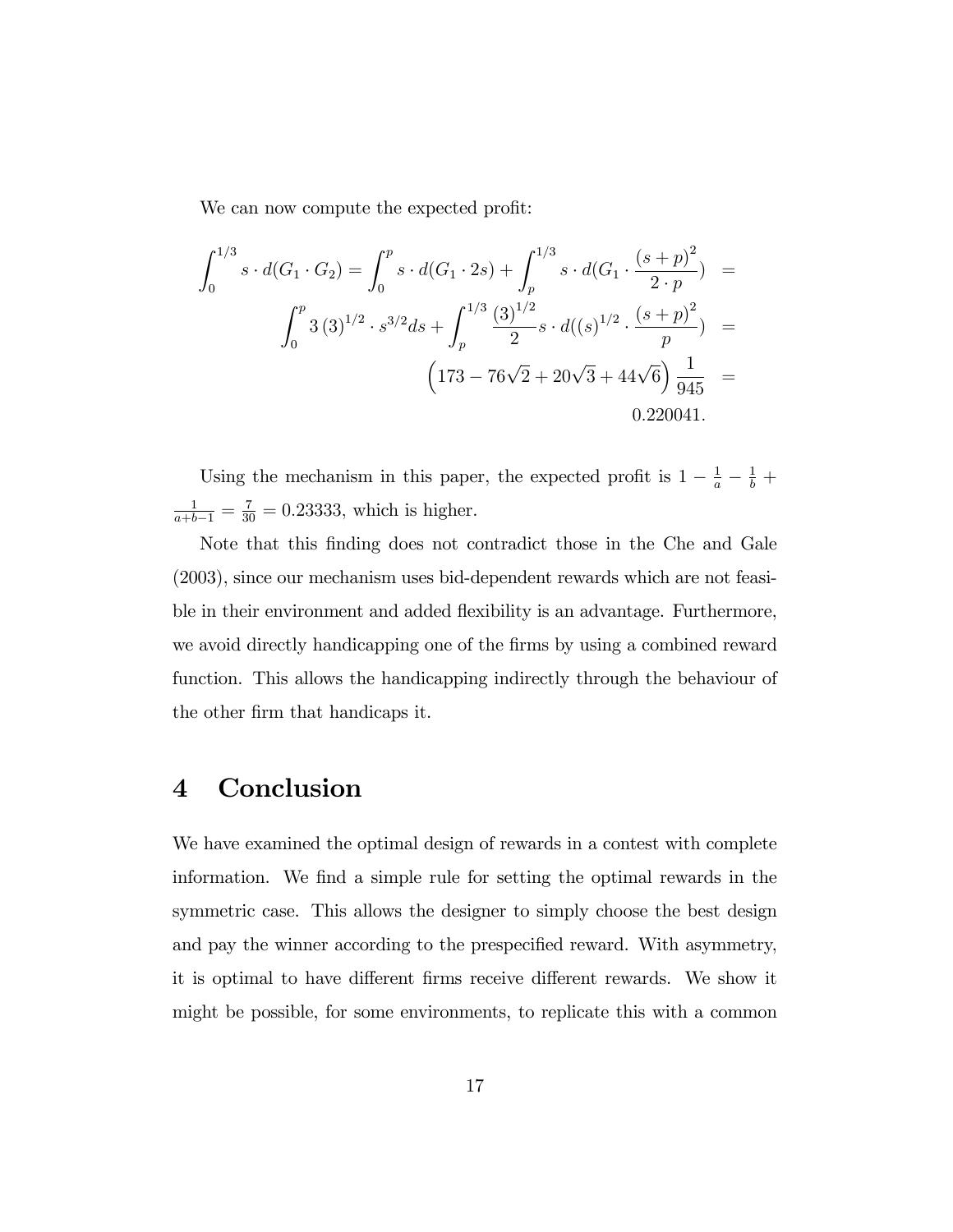joint reward function that depends upon both efforts. This design method yielded "better outcomes" then previously used mechanisms.

Further research is needed to examine the effect of changing the number of Örms. Several open issues remain for the asymmetric environment case: What are general conditions under which it is possible to create a joint reward function? What is the best design, when the optimal reward functions do not share the same support? Finally, it is of interest to see what the optimal reward function would be under additional constraints, for instance, if one were limited to offering the same reward to both firms where this reward could only depend upon the highest effort.

## References

- [1] Chen Cohen, Todd Kaplan, Aner Sela, 2008, "Optimal Rewards in Contests," RAND Journal of Economics, 39  $(2)$ , 434 – 451.
- $[2]$  Che, Yeon-Koo, Ian Gale, 2003, "Optimal Design of Research Contests," The American Economic Review, 93  $(3)$ , 646 – 671.
- [3] Eves, Edward, 2001, The Schneider Trophy Story. Shrewsbury, UK: Airlife Publishing Ltd.
- [4] Franke, J. and Kanzow, C. and Leininger, W. and Väth, A.,  $2009$ , "Effort Maximization in N-Person Contest Games," CESifo Working Paper No. 2744.
- [5] Kaplan, Todd, Israel Luski and David Wettstein, 2003, "Innovative Activity with Sunk Cost," International Journal of Industrial Organization, 21, 1111 – 1133.